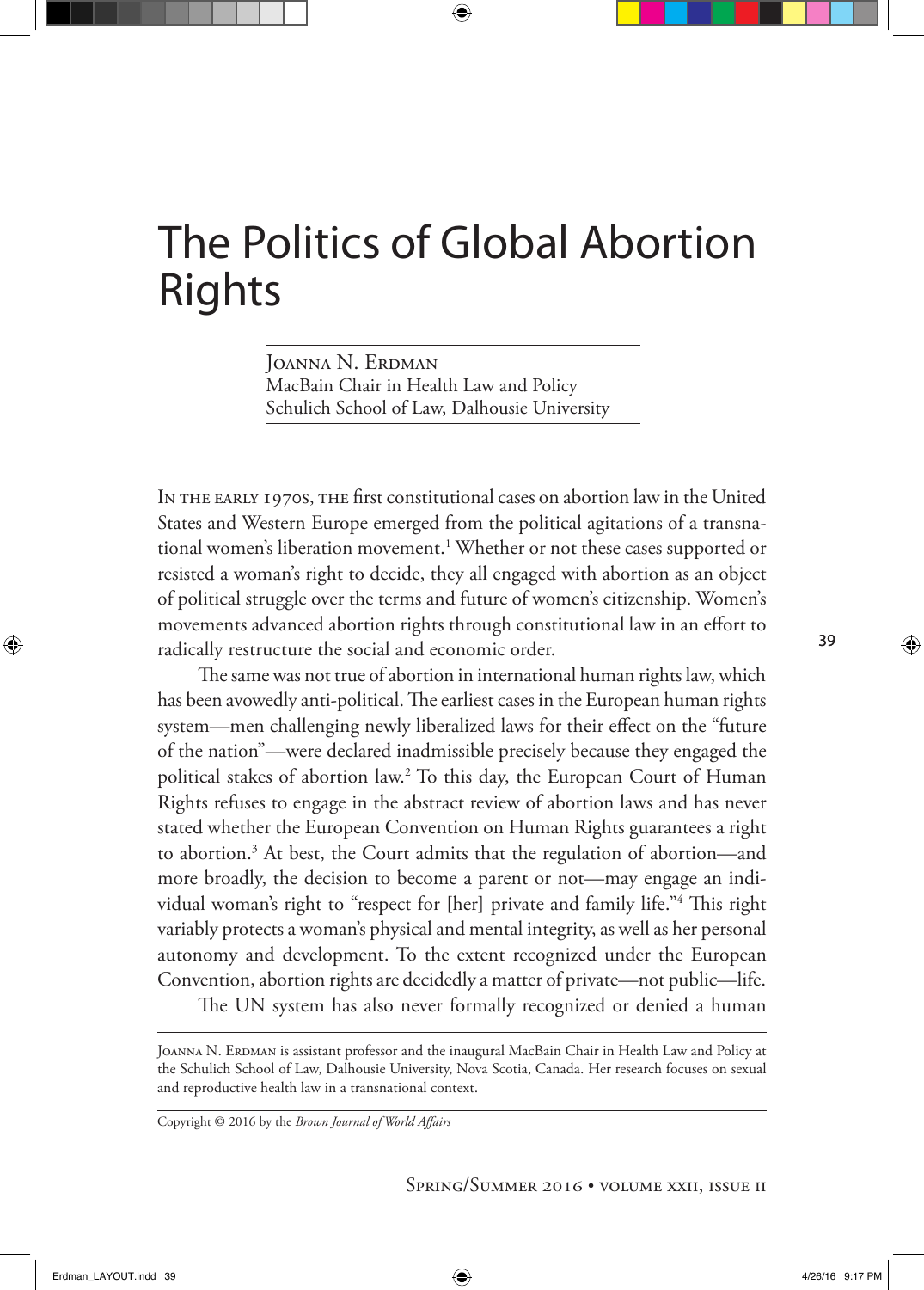right to abortion.5 Rather, abortion has always sat uncomfortably within the reproductive rights recognized by international law. In the UN conferences of the 1990s, in particular the Cairo International Conference on Population and Development, governments recognized the human right to decide if, when, and how often to reproduce and to access means to exercise this right "which are not against the law."6 This last phrase was understood as a reference to, and an exclusion of, abortion. Governments agreed to address the devastating public health impacts of unsafe abortion as a human rights concern, but to otherwise leave abortion to the democratic forces of the nation-state.7 At the Fourth World

# Global abortion rights do not escape politics, but rather become embedded in national democratic struggles over abortion.

Conference on Women in Beijing, governments agreed not to reform but to review punitive laws on abortion as an effort to address abortion-related mor-

tality.8 This public health framing profoundly shaped global abortion rights discourse. Unsafe abortion was a simple, descriptive cause of maternal mortality, and decriminalization was a pragmatic public health intervention available to reduce its harms. UN treaty bodies and Special Rapporteurs eventually adopted this logic for legal reform, calling on states to liberalize their criminal laws under the human rights to life and health as a technical policy measure to lower rates of unsafe abortion.<sup>9</sup>

By adopting a moral stance to reduce death and suffering and by seeking refuge in the individualism of private life and the pragmatism of public health, international human rights law sought to avoid, or at least to stay, political conflict over abortion. These moral, pragmatic, and individualist turns of global abortion rights are its "anti-politics." Coined by Wendy Brown, the term *anti-politics* describes the way in which human rights claim to carry no political assumptions or aspirations, to neither prescribe nor proscribe any political outcome, and to not figure in any larger political project.<sup>10</sup> Human rights protect the individual against the indignity, suffering, and death inflicted by political power. Human rights are an anti-political antidote to political power.

Yet in their anti-politics, Brown suggests, human rights are politically powerful.11 The purpose of this article is to show how global abortion rights do not escape politics, but rather become embedded in national democratic struggles over abortion and, more importantly, how they are used as political resources within these struggles to radically redistribute democratic power in the nation-state. Through a set of case studies on recent abortion decriminalization efforts in Northern Ireland and Sierra Leone, this article tracks the dif-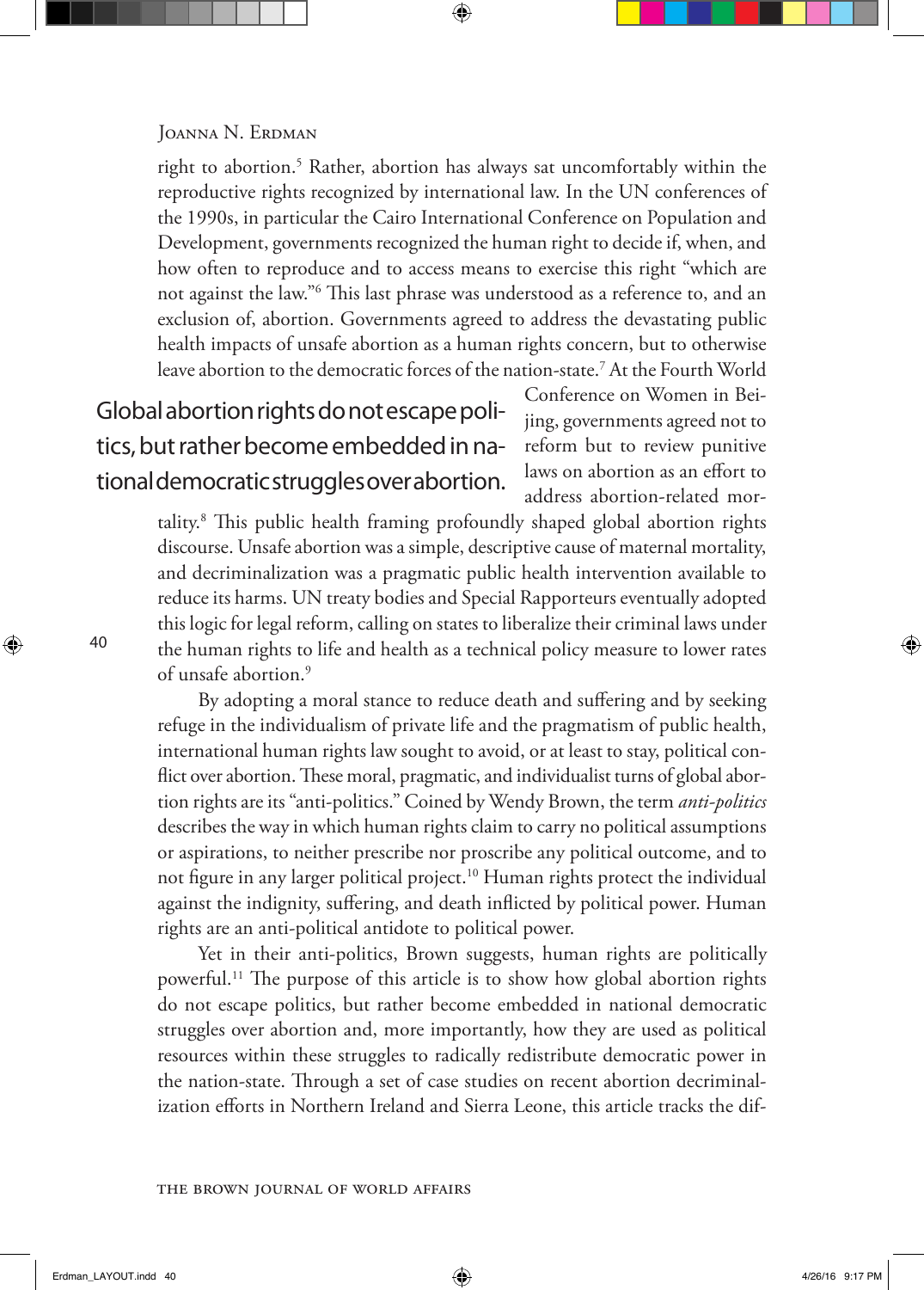ferent ways in which the anti-politics of international human rights law shape political contestations over abortion in national legal orders. In both Northern Ireland and Sierra Leone, global abortion rights empower and weaken different constitutional branches of the state, generating power struggles among them. Global abortion rights serve as a source of both sovereign power and imperial threat, revealing a complicated relationship between the postcolonial state and international law. Global abortion rights are used by popular movements to constitute new forms of citizenship and new forms of solidarity in democratic challenges to the social and legal institutions of the state. Together, these case studies reveal the complex and contradictory ways in which the anti-politics of global abortion are themselves a powerful political force.

# **The European Human Rights System and the Abortion Politics of Northern Ireland**

In much of the world, abortion is partially decriminalized: it is regulated by criminal law but not strictly prohibited. Abortion is allowed in certain prescribed circumstances, known as legal grounds or indications. The most common legal grounds are circumstances in which a woman's life or health is endangered, the pregnancy is the result of a criminal act, or the fetus is affected by serious or fatal impairment.<sup>12</sup> Based on the 1861 Offences Against the Persons Act, abortion in Northern Ireland is lawful only on one ground: preservation of the pregnant woman's life.13 In 1938, however, an English judgment interpreted this ground to include circumstances where the continuation of pregnancy would render the woman a "physical or mental wreck," an interpretation upheld by Northern Irish courts.14

On 30 November 2015, the Northern Ireland judiciary again intervened in abortion politics by declaring the country's law incompatible with the European Convention on Human Rights.15 The High Court deemed the law simply too restrictive because it failed to allow abortion in cases of fatal fetal abnormalities (at any time during pregnancy) or when the pregnancy resulted from sexual crime (until the time of fetal viability).16

The European Convention is an international human rights treaty, but the Human Rights Act 1998 gives it domestic effect in the United Kingdom.17 This means that Northern Irish courts can assess legislation against the Convention and provide remedy for its breach, effectively domesticating European human rights law. One might therefore have expected the High Court to use the European Convention to rise above abortion politics in Northern Ireland,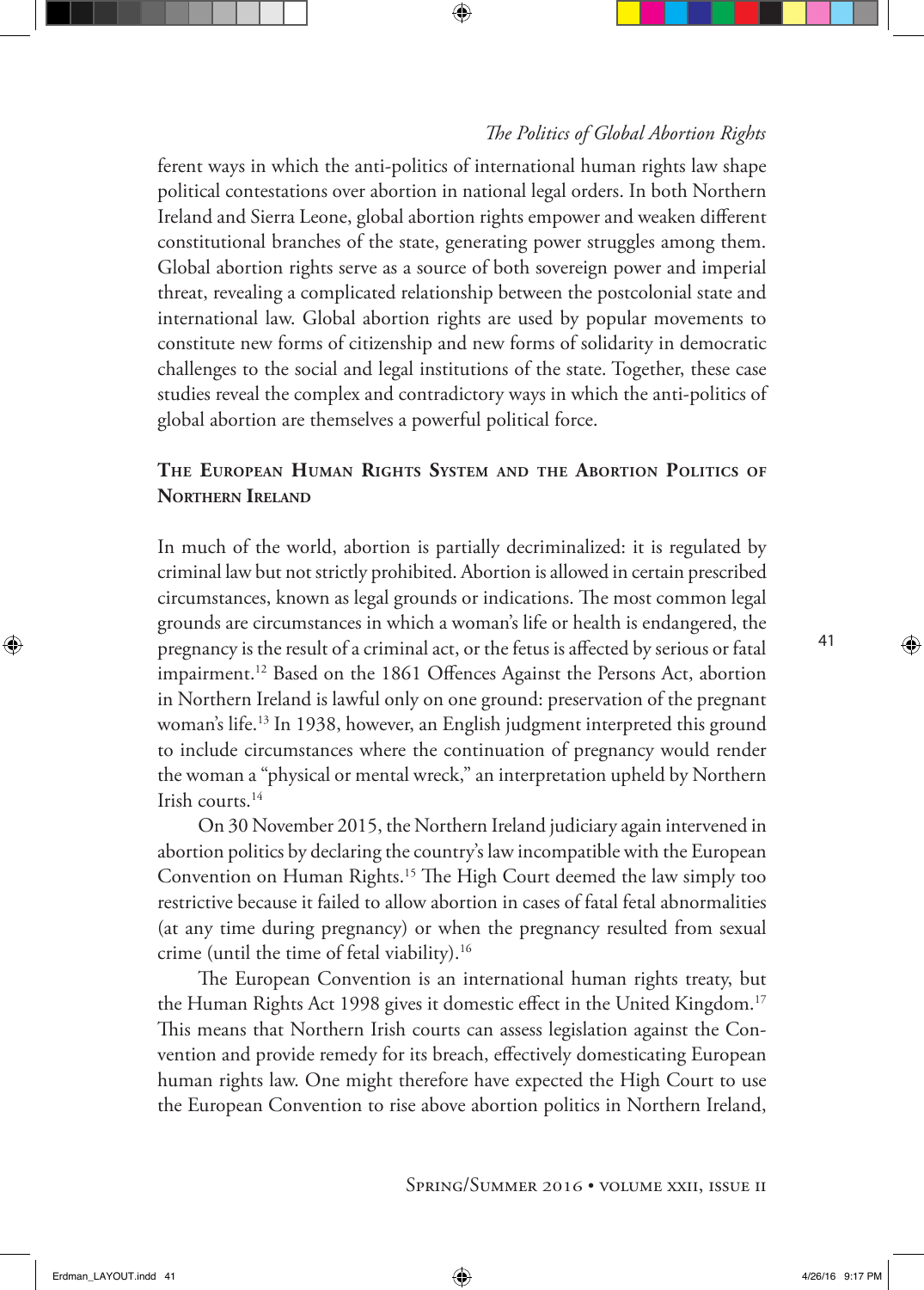calling on the moral authority of international law or relying on its pragmatic arguments. It did not. The Northern Irish Court used the European abortion case law not to escape politics, but instead to enter them. Moreover, it did so by invoking the most controversial, anti-political part of that case law: the margin of appreciation.

The margin of appreciation is a doctrine by which the European Court grants member states discretion or latitude in the form or degree of legal protection required by a Convention right.<sup>18</sup> The Court generally grants large margins of appreciation on issues characterized as morally contentious, on which no European consensus or universal moral truth can be claimed. These issues often involve laws that are declared necessary to protect public morals and that infringe on human rights of an open or contested nature. Both conditions apply in the case of abortion, and thus the European Court has generally granted nationstates a wide margin of appreciation in their regulation of abortion.

According to the Court, there is no European consensus on the relative importance of the human rights and public moral values at stake in abortion or on their required weighting in national law. Abortion regulation always touches upon the human right to respect for private life, a right variably interpreted to include interests in health and well-being, personal autonomy, and sexual freedom. The Court's articulation of these interests, however, is so vague, and its concept of private life so broad, that this right appears to capture almost everything and potentially nothing at all. On the other side of the ledger, restrictive criminal laws are often claimed necessary to protect prenatal life as a human right or public value. In an early set of cases under the Convention, putative fathers challenged liberal abortion laws of the United Kingdom, Norway, and Italy as a violation of the right to life of the unborn.19 Rather than decide whether the Convention protected such a right, these cases were resolved on the reasoning that even if it did, this protection is not absolute.<sup>20</sup> The right to life of the unborn, for example, cannot justify restricting women's access to abortion as life-saving or therapeutic care.21 What more cannot be justified, the Court left unsaid.

Within a broad margin of appreciation, criminal abortion laws must only strike a "fair balance" between the protection of prenatal life and the right of women to respect for their private life. Fair balance is thus the standard of human rights protection under European law. The Convention requires no particular substantive law on abortion. Rather, the state enjoys wide discretion in the design of its abortion law and the balance of human rights and public values therein. The European Court will correct egregious balancing errors that cause suffering, indignity, and death, but otherwise will not interfere with the democratic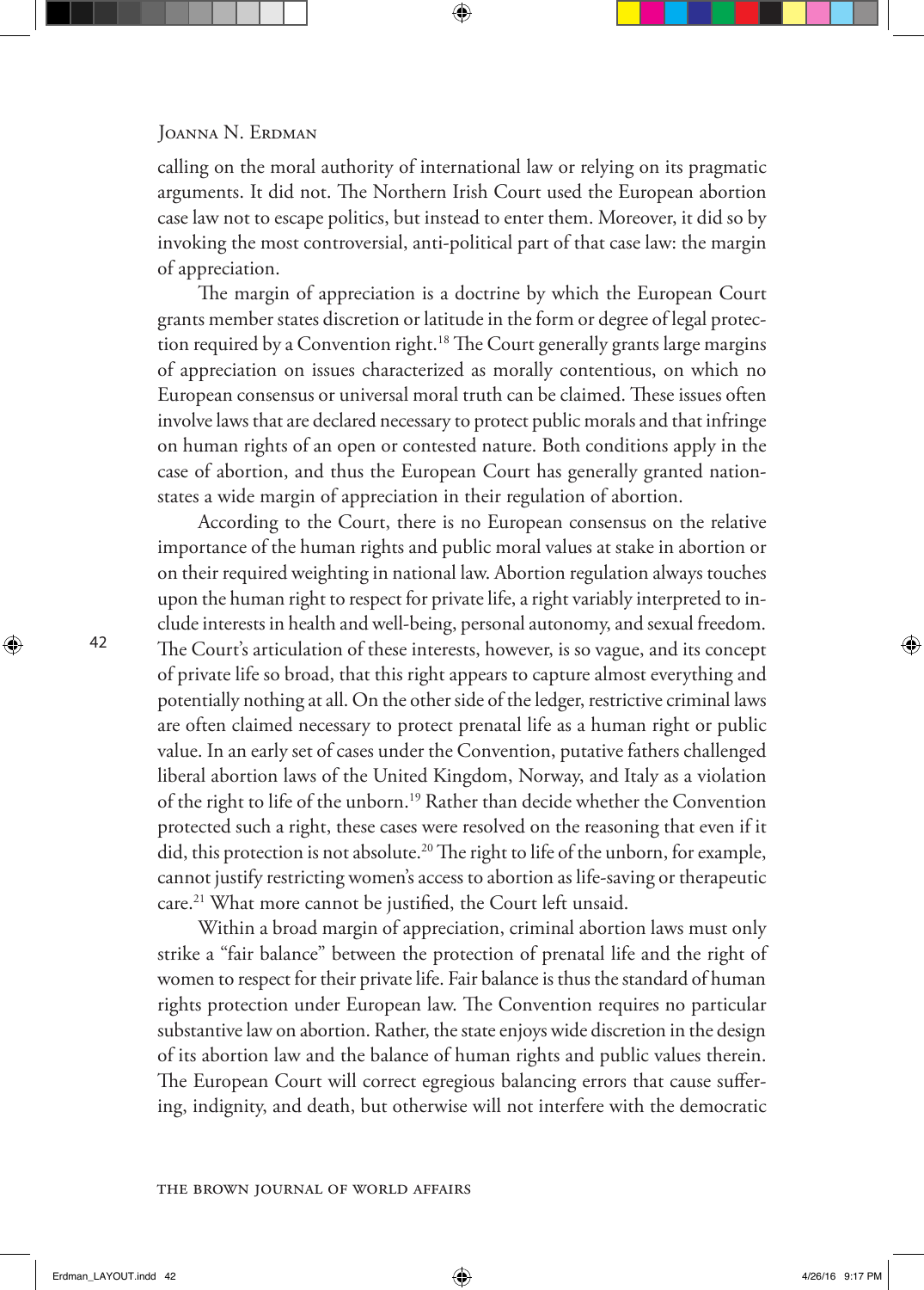pursuits of nation-states—an anti-political aspiration, pure and simple.

This fair balance standard proved especially controversial in the abortion case of *A., B., and C. v. Ireland*, decided by the European Court in 2010.<sup>22</sup> Abortion regulation in the Republic of Ireland is more restrictive than in Northern Ireland. The Protection of Life During Pregnancy Act allows for abortion only if there is a real and substantial risk to the life, as opposed to simply the health, of the pregnant woman.23 This law is based on the same 1861 act that governs Northern Ireland, but given a fear that courts might interpret this statute broadly, as was precisely the case in the North, a 1983 Constitutional referendum blocked judicial liberalization in the Republic. By Article 40.3.3 of the Irish Constitution, also known as the Eighth Amendment, "the State acknowledges the right to life of the unborn and, with due regard to the equal right to life of the mother, guarantees in its laws to respect, and, as far as practicable, by its laws to defend and vindicate that right."24

Before the European Court, Applicants A and B challenged the abortion law of the Republic of Ireland as unduly restrictive and sought to introduce new legal grounds for the protection of health and well-being. Under a broad margin of appreciation, the question was whether the Irish law struck a fair balance between the human rights of women and the profound moral values of the Irish people. The Court held that it did. Critical to this finding was that Irish law gives women a constitutional right to travel abroad for abortion services, which the Court reasoned provides sufficient protection of their interests. There are simply two different choices by which to strike a balance in the law: either to provide the abortion services in-country or to provide a right to travel abroad. The Irish state chose the latter, and while "it is with this choice that the…applicants take issue," the Court explained, "it is equally to this choice that the broad margin of appreciation centrally applies."25 This deference to the Irish state was widely critiqued as an act of political avoidance and an effort to remain neutral on the political stakes of abortion rights.<sup>26</sup> The European Court, for example, only considered the health impact of exiling women from the Irish state, not its meaning for women's freedom and equality within the Irish state.

The European Court did not, however, completely spurn these democratic conflicts on abortion in the Republic of Ireland. In fact, it did quite the contrary. In granting a wide margin of appreciation, it cited not only the lack of a European consensus, but also the high public stakes on abortion in Ireland and the "lengthy, complex and sensitive debate" they have engendered.<sup>27</sup> It reviewed the many constitutional and legislative processes and consultations on law, arguably affording Ireland a wide margin of appreciation on the quality of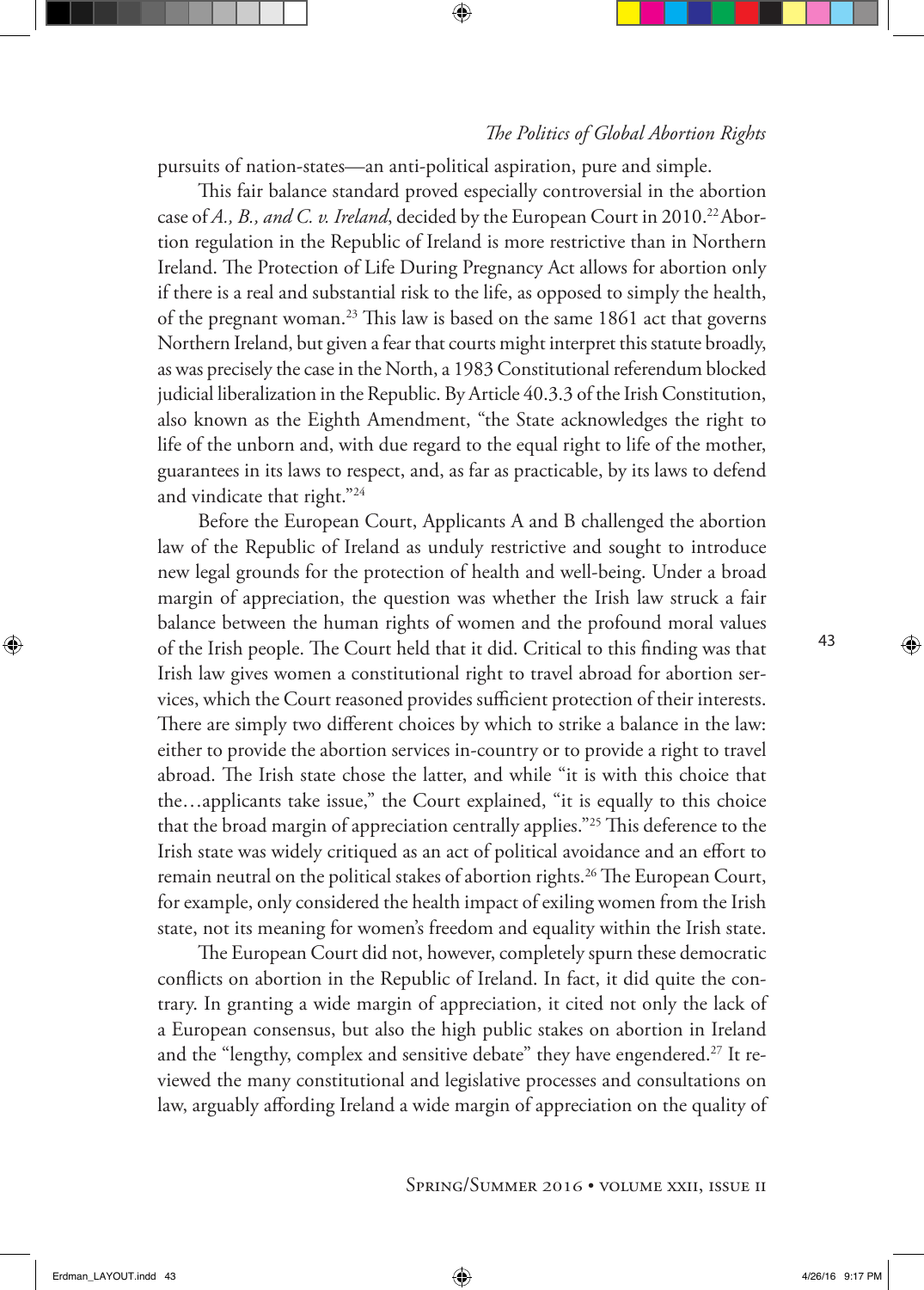#### JOANNA N. ERDMAN

its democratic engagement.<sup>28</sup>

Democratic conflict over abortion runs deep in Ireland.<sup>29</sup> The 1983 constitutional amendment that affirmed the right to life of the unborn drew on Ireland's religious and cultural traditions—traditions that historically signaled its sovereignty from England.<sup>30</sup> Catholicism has long been regarded as a marker of Irish nationality, and the absolutist pro-life stance of the Constitution reconstructed this historical association between Catholicism and Irish nationalism. Abortion reform continues to be debated on these constitutional terms and therefore remains bound to the very definition of the nation-state.

To read the European Court's case law on abortion apart from this political context is to miss or misread critical features of it. Rather than avoiding the politics of abortion, the European Court relies on them and enlists the democratic forces of the state and its institutions into the European project of human rights protection. The Court shares its authority with these institutions—human rights commissions, constitutional courts, national legislatures—who, "by reason of their direct and continuous contact with the vital forces of their countries," are better situated to achieve the goals of human rights protection.<sup>31</sup> A few years before *A., B., and C. v. Ireland*, for example, the Court declared inadmissible a challenge to the Irish law for its lack of a legal ground on fetal impairment.<sup>32</sup> The Court refused the case, *D. v. Ireland*, because the applicant had failed to exhaust domestic remedies; in other words, she had not explored all domestic avenues of redress. The European Court reasoned "that in a legal system providing constitutional protection for fundamental rights, it is incumbent on the aggrieved individual to test the extent of that protection and…to allow the domestic courts to develop those rights by way of interpretation."33 This is the empirical reality of all international human rights law: it is ultimately a national project. Read this way, the European Court uses its anti-political doctrines, such as the margin of appreciation, to embed abortion rights within the democratic institutions of the state and thus to generate democratic engagement on abortion, not quiet it.34 The Court uses international human rights law to call on the Irish state to return to, reconsider, and deliberate on the reform of its abortion law.

This is precisely how the High Court of Northern Ireland read the European case law on abortion: as an invitation to, rather than as an indictment of, politics. Recalling the European Court's defection from politics almost verbatim, the High Court entered the political fray by announcing that "because of their direct knowledge of their society and its needs, the national authorities are in principle better placed than the international judge to appreciate what is in the public interest."35 Even more interestingly, the High Court used this reasoning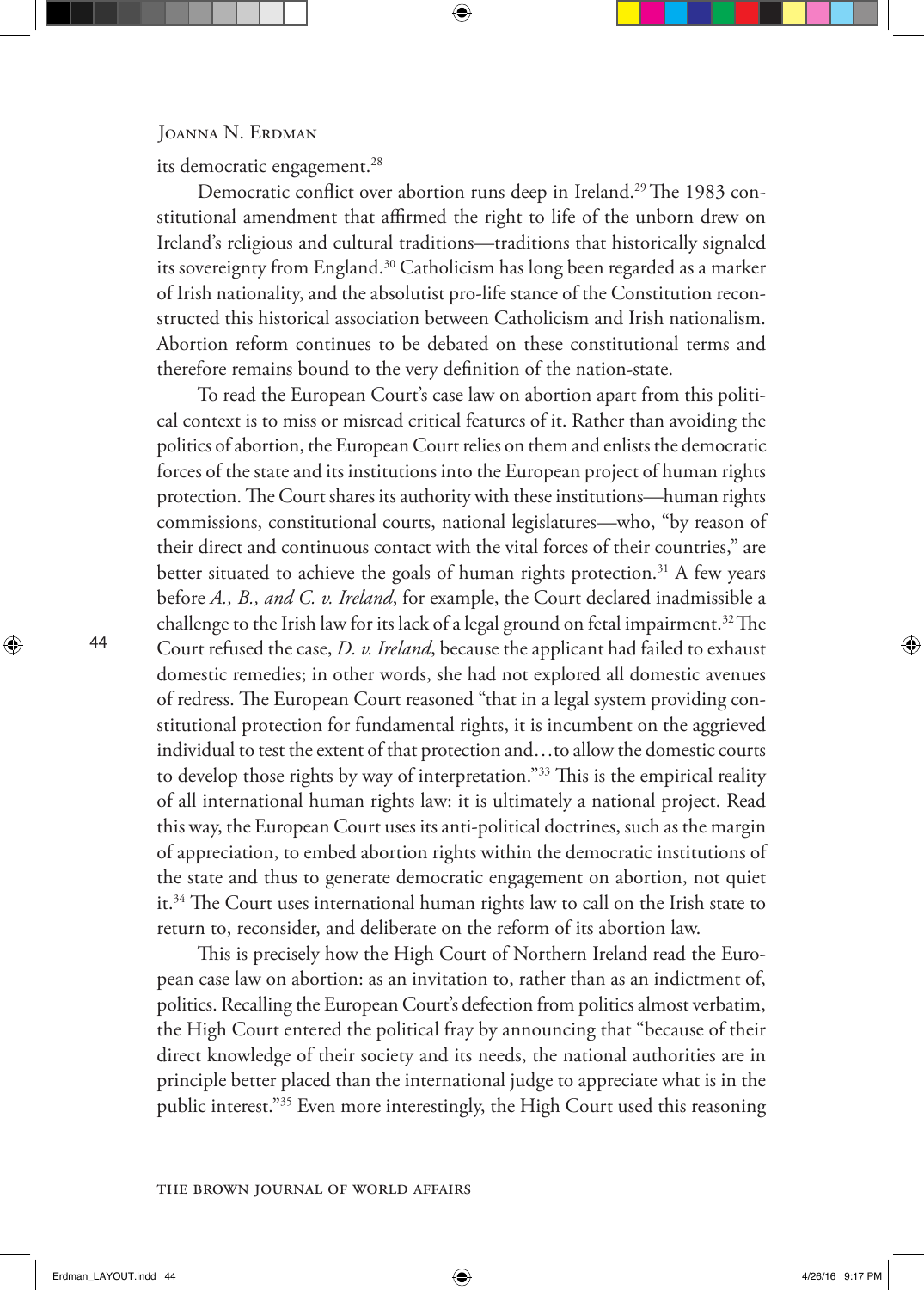to generate a claim about its own legitimacy in entering the democratic conflict on abortion in Northern Ireland and thus to shed the stigma of judicial decisionmaking as "undemocratic."36 Every constitutional branch of the state, the High Court insisted, is entitled to strike that fair balance in abortion law, even against the views of the other branches. Generating this kind of institutional competition within the national order—fracturing the state—is one of the primary political effects of the anti-political margin of appreciation doctrine.<sup>37</sup>

Empowered by the doctrine, the High Court went on to defend the judiciary as even better qualified than the legislature to make decisions on contentious and divisive issues such as abortion because it is free from the constraints of institutionalized politics. "The history of the Northern Ireland Assembly suggests that when there are contentious religious and moral issues that divide the political classes," the Court observed, "there is little prospect of progress."38 This inertia results not from political conflict per se, but from the moral righteousness of its adversaries who refuse to listen to and be persuaded by the arguments of others. The Ministries of Health and Justice had taken years to generate anything meaningful for public engagement, and, as such, there was every reason for the Court to believe that any legislative proposals for reform were "gloomy," if not "doomed."39 These were no vital democratic forces. The National Human Rights Commission initiated this review of the abortion law after years of frustrated efforts to engage the government on law reform. In this democratic frustration, the Commission turned to the High Court, and the High Court answered.

While the European Court deferred to national authorities because of the vitality of democratic debate, the Northern Irish Court entered the fray because of the stagnancy of institutionalized politics. Moreover, once inside the political fray, the High Court used the moral norms of global abortion rights to neither avoid nor settle the democratic debate, but to enrich it. By making a plurality of moral norms audible in the national setting, the Court strove to break the moral righteousness of the abortion debate. This was most evident in how it explained the injustice of banning abortion in cases of sexual crime. The High Court took judicial notice of the strong authority in international human rights law for the decriminalization of abortion in circumstances of rape or incest.<sup>40</sup> It did not, however, use this authority as a legal or moral imperative for national reform. Instead, it acknowledged that as an exemption from criminal sanction, a legal ground requires normative deliberation, which it then offered in the case of sexual crime: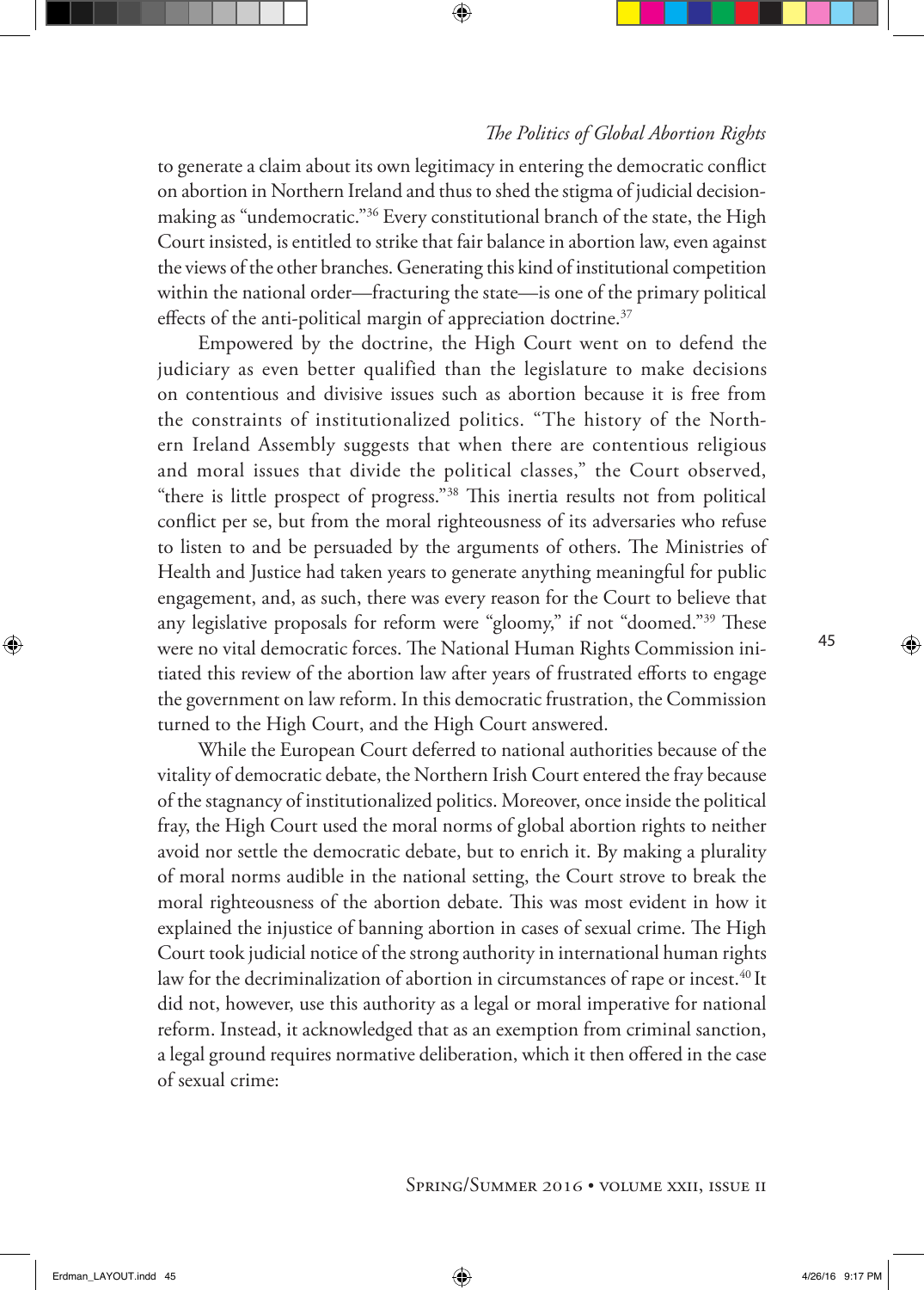The law [in Northern Ireland] makes no attempt in those particular circumstances to balance the rights of the woman…By imposing a blanket ban on abortion, reinforced with criminal sanctions, it effectively prevents any consideration of the interests of any woman whose personal autonomy in those circumstances has been so vilely and heinously invaded. A law so framed, can never be said to be proportionate.<sup>41</sup>

Once the fetus is viable, there is a sufficient counterweight in the protection of unborn life that prohibition can no longer be claimed disproportionate.

However limited in scope, the High Court recognized women as having personal autonomy in matters of sexuality and reproduction and thereby introduced moral norms into the regulation of abortion sufficient to change its tenor. The Court challenged the view of women as objects—rather than subjects—of law. Women are seen as "persons who exercise autonomy…[and] that exercise of autonomy is sufficiently respect-worthy."42 This is a normative view associated with the most liberal of abortion regimes and suggests an increasing acceptance of abortion rights as claimed by local activists in Northern Ireland. To this end, the High Court observed:

There can be no doubt that the [European] Convention…has [made] Northern Ireland a more tolerant and liberal society, one that is more pluralistic and broadminded. Whether this is a good thing is not a matter for the Court. But it is one of the Convention's objectives.<sup>43</sup>

The High Court did not change abortion law in Northern Ireland, but invited the Legislative Assembly to return, reconsider, and deliberate again.<sup>44</sup>On 11 February 2016, the assembly voted against liberalization.<sup>45</sup> This was an extraordinary moment: what the judiciary upheld as a human right, the legislature voted down as a criminal offence.<sup>46</sup> Imagine that a U.K. Parliament voted to violate the human rights of its citizens—without a word from the British government. The British state has long refused to extend the protections of its more liberal 1967 Abortion Act to, or to otherwise intervene on abortion in, Northern Ireland as an agreement of the peace process to end sectarian violence.<sup>47</sup> The legacy of British imperialism and Irish colonialism plays strongly in the abortion politics of Northern Ireland, most often in the conservative religious-cultural traditions said to unite the island of Ireland.<sup>48</sup> There is, however, a different postcolonial reading of abortion rights in Northern Ireland, especially in the context of newly devolved powers from the British state. In its judgment, the High Court referenced the 1998 Good Friday Agreement, a major development in the peace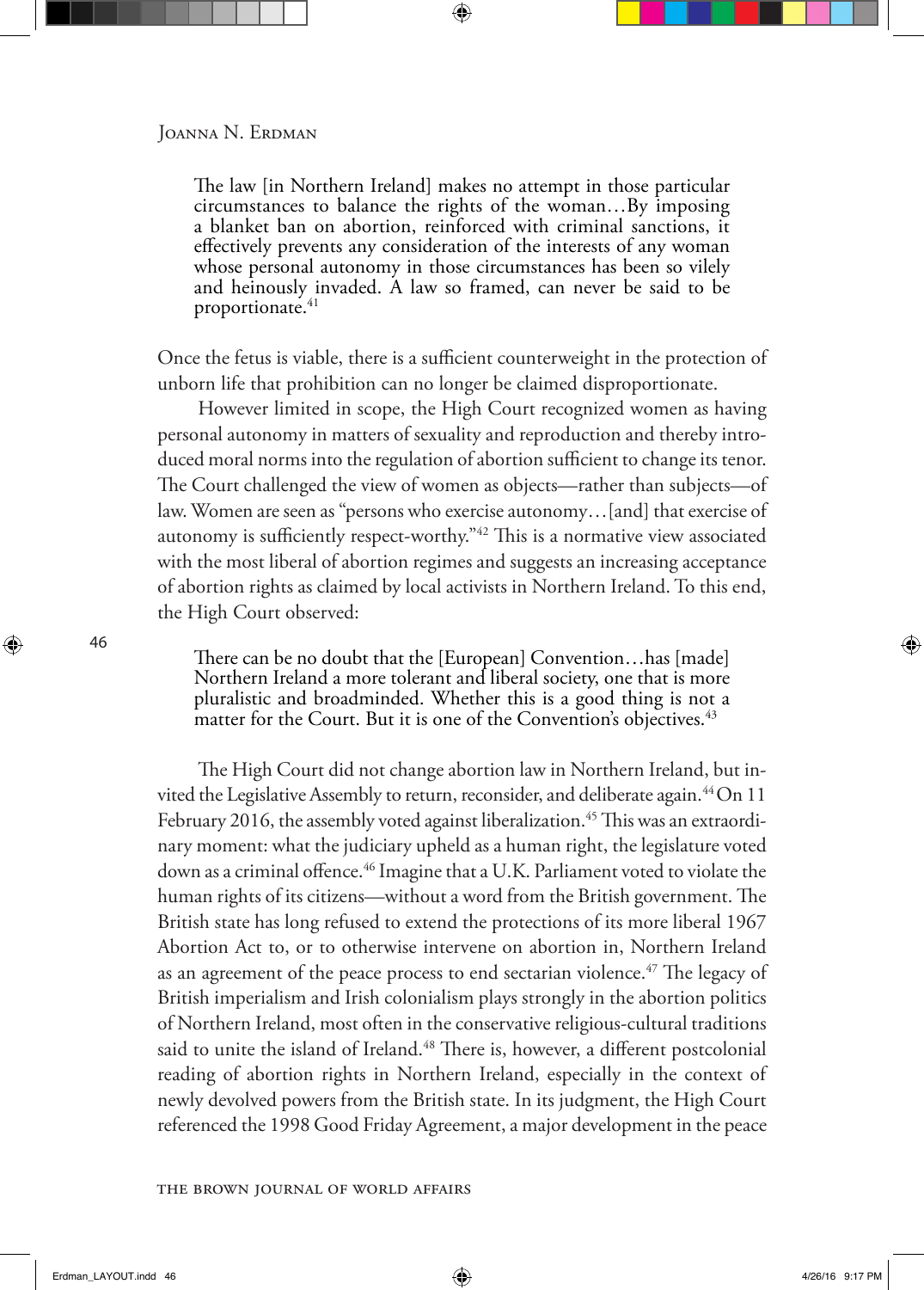process, which domesticated the European Convention in Northern Ireland.<sup>49</sup> This reference recognized international human rights law as part of the devolved power of Northern Ireland to define itself against both the United Kingdom and the Republic of Ireland. Once again, rather than having escaped politics, global abortion rights are embedded in the postcolonial struggle, a theme more pronounced in the dynamics of legal reform in Sierra Leone.

Whereas Northern Ireland shows the power of global abortion rights to strengthen the nation-state, Sierra Leone suggests the threat of global abortion rights to weaken the state and fetter its power. Postcolonialism is part of the historical backdrop of abortion politics in both cases, but the interactive effects of international law and colonial history differ. The contrasting ways in which global abortion rights have played out in the domestic politics of Northern Ireland and Sierra Leone show the particularity of each case, while acknowledging a relationship between them. Together they reveal a complicated, even contradictory, account of international human rights law in the nation-state.

## **The African Human Rights System and the Abortion Politics of Sierra Leone**

The public health framing of abortion in the UN human rights system proved critical to the elaboration of abortion rights as a legal obligation of the state. First, it shifted attention away from entrenched political conflict over criminal abortion and toward unsafe abortion as a cause of suffering and death. Second,

a causal analysis of why women suffer from unsafe abortion inevitably leads to the criminal law.<sup>50</sup> Public health research, endorsed by the World Health Or-The public health framing of abortion in the UN human rights system proved crucial to the elaboration of abortion rights as a legal obligation of the state.

ganization, shows that criminal restrictions do not result in fewer abortions, but rather in higher rates of unsafe abortion and related mortality.<sup>51</sup> In places where safe abortion is available on broad grounds or at a woman's request, unsafe abortion is minimal.52 Based on this evidence, UN treaty bodies and Special Rapporteurs now routinely call on states to decriminalize abortion as a human right and harm-reduction measure.<sup>53</sup>

Entered into force in 2005, the Maputo Protocol to the African Charter on Human and Peoples' Rights on the Rights of Women in Africa was the first—and remains the only—international human rights treaty to explicitly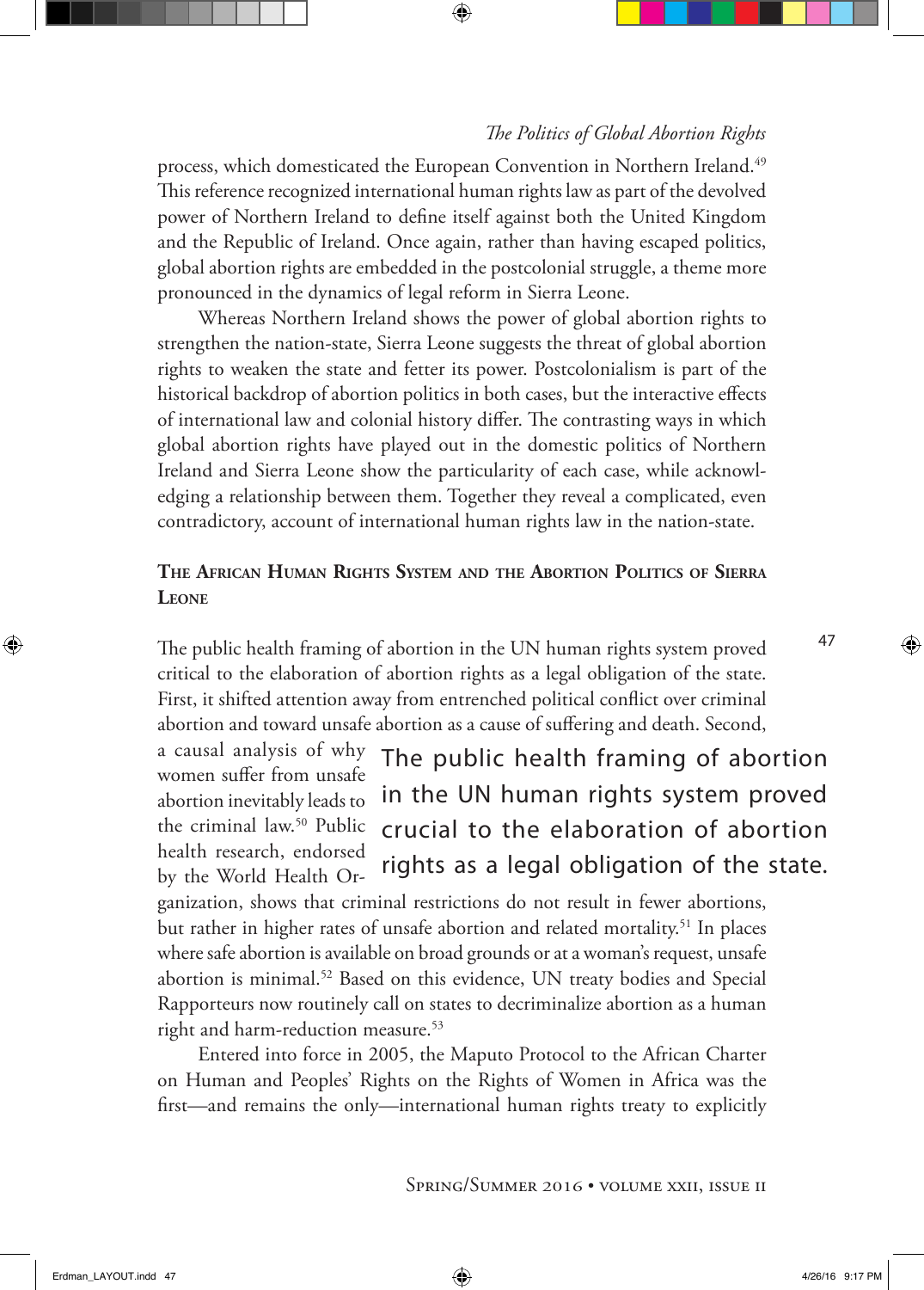require the decriminalization of abortion in "cases of sexual assault, rape, incest, and where the continued pregnancy endangers the mental and physical health of the mother or the life of the mother or the fetus."54 The abortion right of the Maputo Protocol, however, is strictly interpreted within the pragmatic public health frame of international law, with strong associations drawn between criminalization and harm, as well as between legal access and therapeutic care.<sup>55</sup>

On 18 January 2016, based on the Maputo Protocol, the African Commission on Human and Peoples' Rights (ACHPR) launched a continental campaign for decriminalization "informed by the reality that unsafe abortion is a gross violation of human rights that constitutes a serious public health concern."56 The Special Rapporteur for the Rights of Women in Africa further explained that the "gross nature of this violation" comes alive through statistics.<sup>57</sup> Citing the World Health Organization, she attributed the scourge of unsafe abortion to criminalization: "Why are our women and girls still dying due to unsafe abortion?" she asked. "The answer is mainly that most African states have maintained colonial and punitive domestic laws that criminalize the right to safe abortion."58 The campaign calls on heads of state to comply with their human rights obligations and to decriminalize abortion on the grounds of the Maputo Protocol.

Roughly one month earlier, on 8 December 2015, the Parliament of Sierra Leone passed the Safe Abortion Act.<sup>59</sup> The law replaced the 1861 Offences Against the Persons Act, the very same law that governs Northern Ireland and that prohibits abortion except to save a woman's life. The 1861 law was left in situ in Sierra Leone after independence. The new Safe Abortion Act would have authorized abortion upon a woman's request in the first 12 weeks of pregnancy—and, in cases of incest, rape, fetal impairment, and risk to health, up to 24 weeks.<sup>60</sup> As described in its long title, the law was designed "to prevent maternal death and injury, safeguard reproductive rights and determine the circumstances under which pregnancies may be terminated."61

Sierra Leone's president, Ernest Bai Koroma, was to give final assent to the draft law, but on 6 January 2016, he delayed signing it after meeting with members of the Inter-Religious Council of Sierra Leone who opposed the law on grounds that abortion rights represent an ideology alien to the country.<sup>62</sup> This is not an isolated case. Many postcolonial African countries "seem to have found much to treasure in archaic and anachronistic abortion laws that were imposed on them," and seek to maintain "the law on abortion…as it was on the eve of independence."63 When President Koroma returned the Safe Abortion Act to Parliament unsigned, the law became the subject of widespread public debate not only in Sierra Leone, but also globally. Sierra Leone had ratified the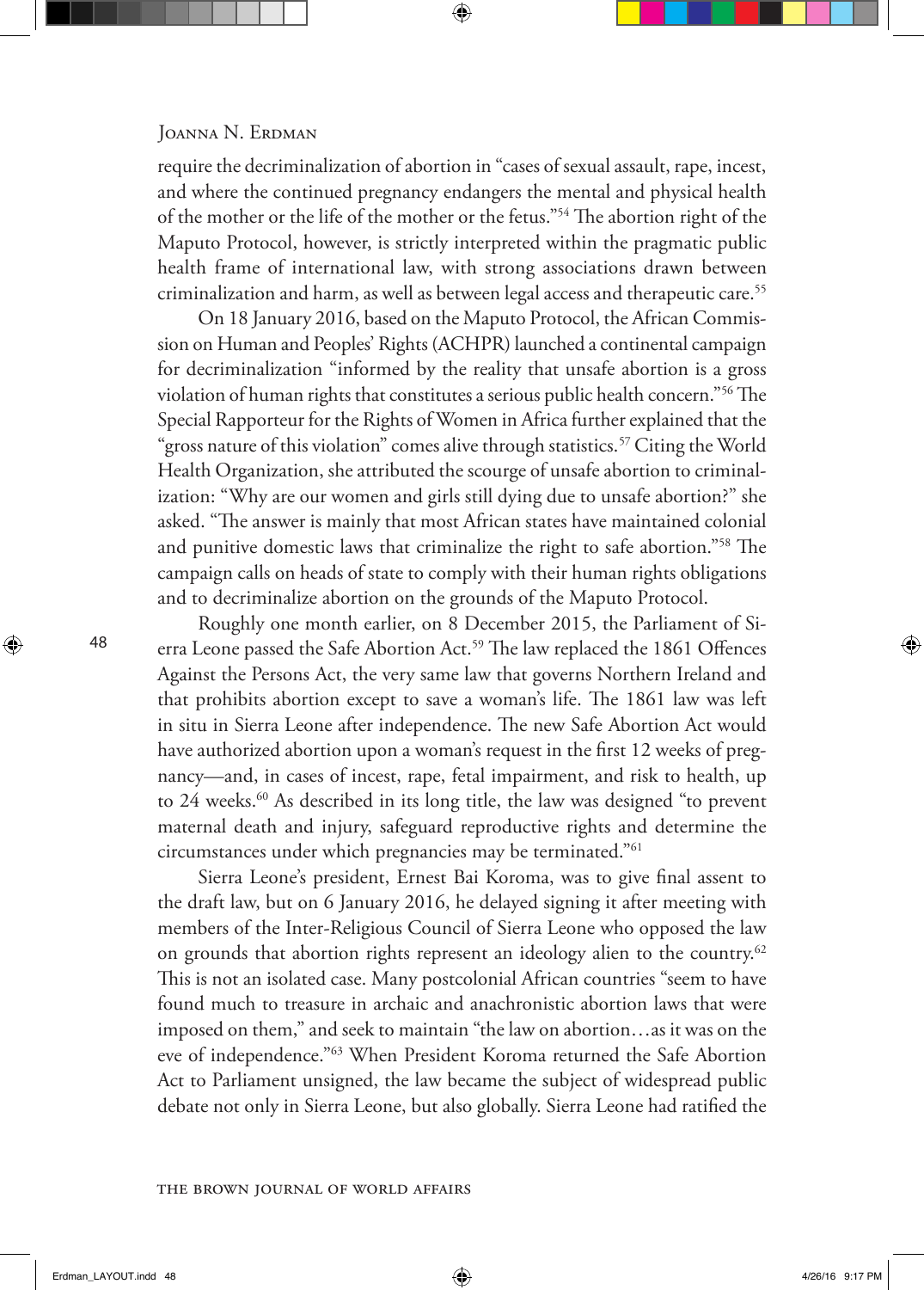Maputo Protocol only the year before, in 2015, after a marathon parliamentary debate concerned not only with the provision on abortion rights, but also with the protocol's colonial overtones and Western moral bias that could be used to pressure Sierra Leone to reform its law.64 An anti-abortion state policy was argued necessary to protect Sierra Leonean national culture and sovereignty against a new imperial threat in international human rights law.

A "pro-life, pro-family, pro-woman, pro-motherhood and pro-Africa" political constellation reflects a larger countermovement on the continent.<sup>65</sup> Religious protest against abortion and other sexual rights in African nation-states, often with suspected U.S. intervention, engages in a highly complex discursive politics of "African culture and tradition, neocolonial influence and power, and struggles over national sovereignty and identity."<sup>66</sup> The colonial discourse on abortion law reform in Sierra Leone played out in complicated ways, used to discredit both the old 1861 British law and the new human rights law on safe abortion—reflecting on both sides a selective amnesia about the colonial origins of the criminal law and the imperialist threat of global abortion rights.<sup>67</sup> Once again, international law is intimately tied to postcolonial politics, whereby both the embrace and rejection of human rights provide the nation-state with resources to rework the conditions of its postcolonial sovereignty.

After refusing to sign the Safe Abortion Act, President Koroma urged Parliament to more fully engage in public consultation on the decriminalization of abortion. Hundreds of people joined religious leaders in marching to Parliament, where they called on members to withdraw their support.<sup>68</sup> National women's organizations and their global partners requested that Parliament retain the Act.<sup>69</sup> The lack of public consultation and political engagement on the Act's first passage was one of the main points of contention. When the Honorable Isata Kabia brought for-

ward the private members' bill to introduce the Act, she cited the concluding observations of a UN human rights treaty body, the

Both the embrace and rejection of international human rights law provide the nation-state with resources to rework the conditions of its postcolonial sovereignty.

Committee on the Elimination of All Forms of Discrimination Against Women, which had noted concern with the country's high rates of maternal mortality and highly restrictive abortion law.70 Before the vote, she said, "Mr. Speaker, Honorable Members…unsafe abortion is one of the main causes of maternal mortality that can be most easily addressed, through improved access to family planning, information and services, safe, legal abortion services and high-quality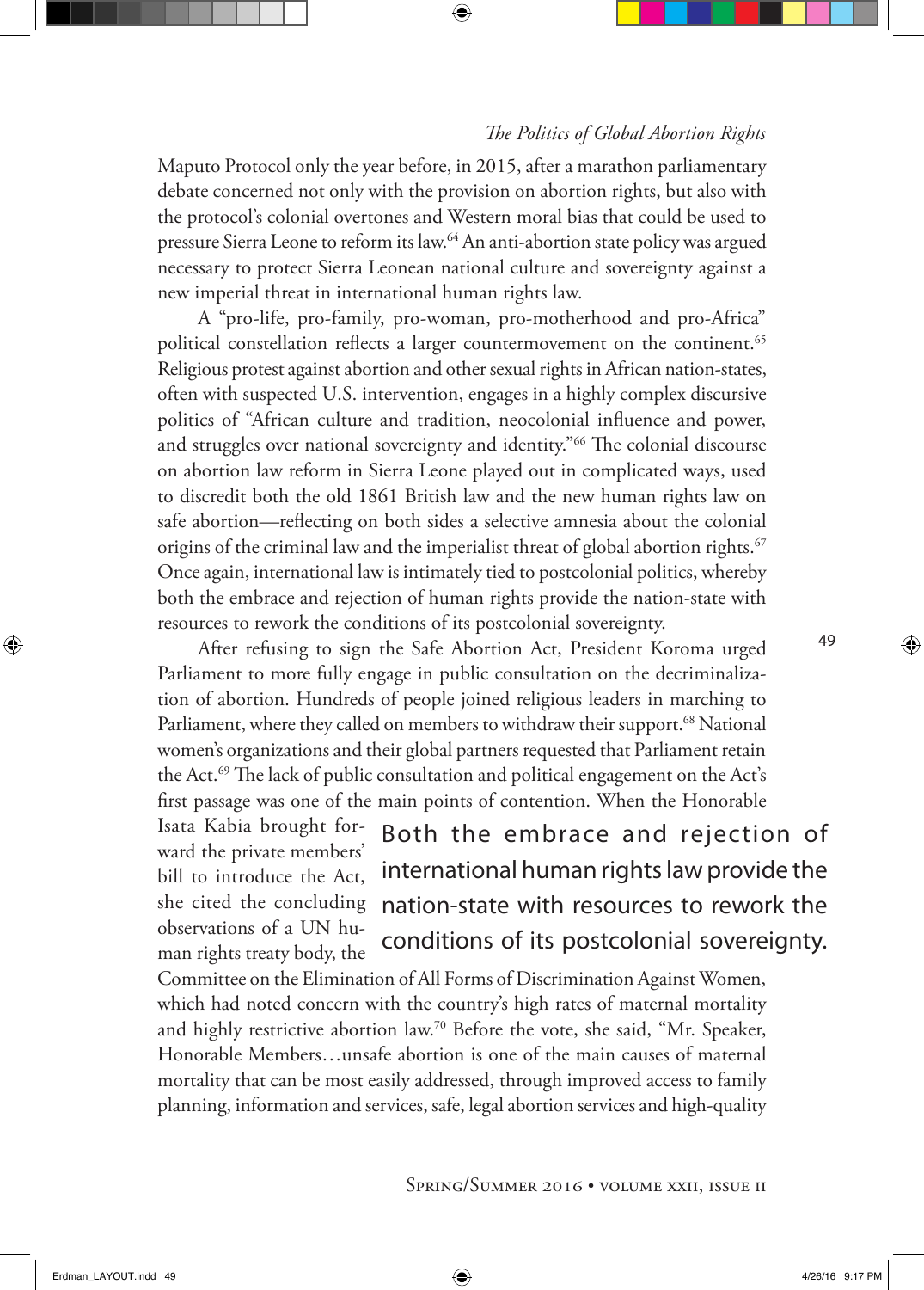post-abortion care."71

Within the pragmatic discourse of global abortion rights, unsafe abortion is a public health problem, and its solution resides in the tools of this field: provision of information and services, training of providers, and equipping of facilities—a technical set of interventions with decriminalization in the mix. Consider the World Health Organization's *Safe Abortion: Technical and Policy Guidance for Health Systems*, which offers clinical, service delivery, and policy recommendations all in one document.72 The guidance subjects criminal law to the same evidence-based standards as clinical medicine and service delivery design. The measure of the law's legitimacy is its health impact, to which the authority of international human rights law is then attached.

In this global discourse, political conflicts over abortion law are not so much denied as suggested to be almost beside the point, a mischaracterization of the issue. Such was strongly suggested in the Parliamentary presentation of a senior policy advisor of Ipas, an international organization that works to improve access to safe abortion care through advocacy and policy reform, as well as to strengthen health systems. The advisor "explained that they are now seeing a lot of misrepresentation on the issue at hand, which makes it difficult to have a straight discussion that is un-biased which is why they want to take the religious, moral, and social sentiments out of the argument as what is being portrayed is based on religious point of view."73 Following the president's refusal to sign the bill, the executive director of the Open Society Initiative for West Africa similarly advised in an editorial that, "rather than arguing about the rationale for legalization, the real debate should shift to how we can reduce…the extremely high incidence of infant and maternal mortality rates. Decriminalizing abortion will make a difference and should definitely be the progressive way to go."74

Politics and citizens' voices complicate a simple, straightforward intervention. This is a political effect of the anti-politics of public health pragmatism. It places experts and expert authority at the core of the public debate, rendering it effectively no debate at all. The role of the U.S.-based Ipas in law reform efforts in Sierra Leone and across Africa was criticized as anti-democratic on this basis.75 Ipas engaged for years in the health and justice sectors of the country with the support of the Ministers of Social Welfare and Justice to gather evidence about and identify solutions to address unsafe abortion, including law reform.76 Yet after the president's refusal to sign, the Minister of Health disassociated himself from the Safe Abortion Act, noting that the bill had not originated from his Ministry. The Ipas Africa Alliance also assisted the ACHPR in its decriminalization campaign and in its interpretation of the Maputo Protocol abortion right.<sup>77</sup>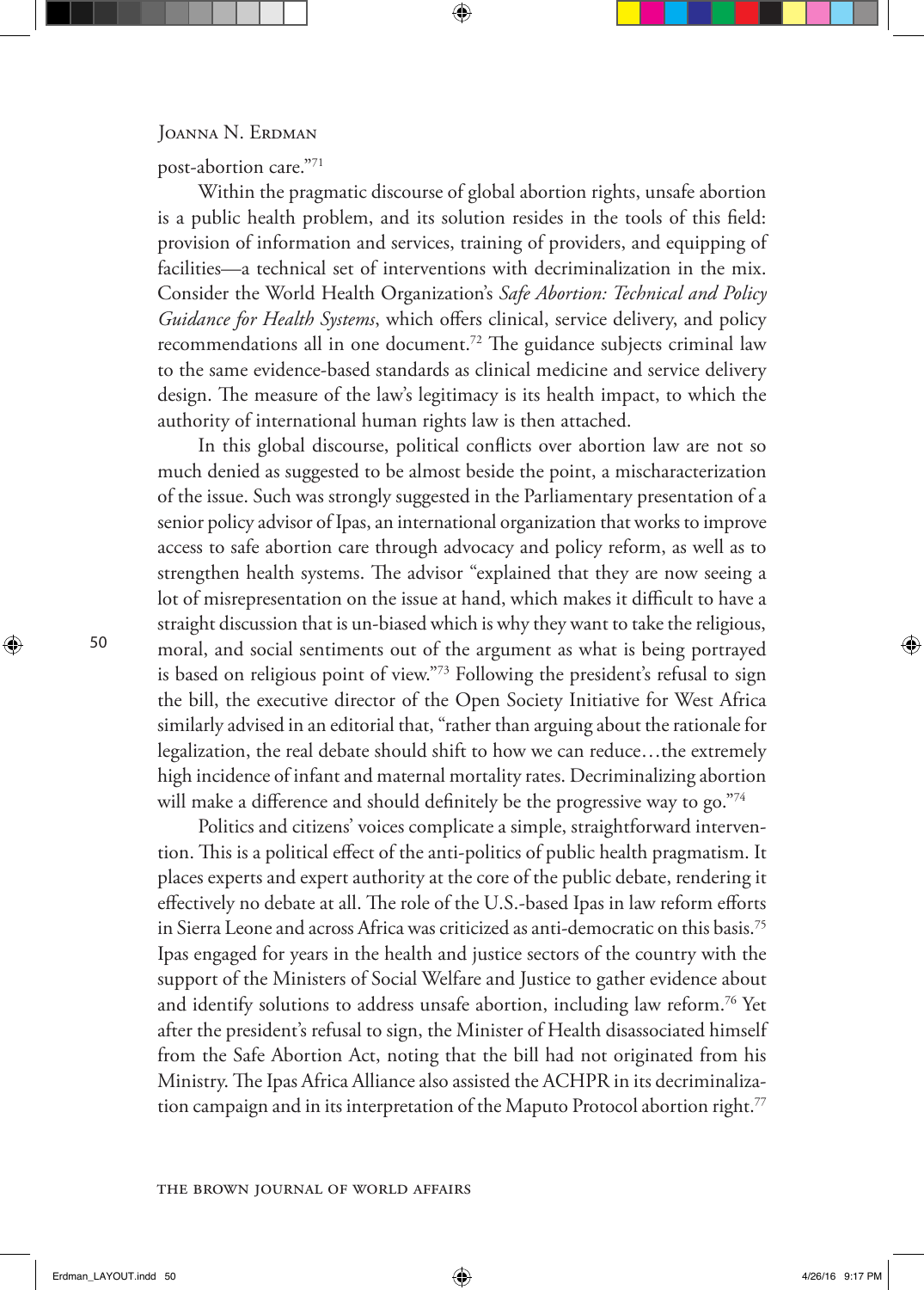Such technical assistance is not unusual, as there are many nongovernmental organizations engaged in the ACHPR's activities.

Rather, the concern is the appropriate relationship between human rights and technical expertise—that is, the fear that human rights become mere handmaidens to expert authority, or even its moral strong arm, by giving legal imperative to do whatever the experts order. This is where the critique of the moral authority of global abortion rights enters. International human rights standards are invoked as a universal metric to assess government action, shutting down political contest, or even deliberation, over that action against the moral authority of law. This moral overtone is evident in the online letters and petitions that urged members of the global human rights community to "stand in solidar-

ity" and express their support for the Parliament and president of Sierra Leone to do the right thing and bring the Safe Abortion Act into law.78

# The effort to bring the Global South into a civilized discourse of abortion rights draws an uncomfortable line between colonial domination and human rights globalization.

A letter from the Ipas

Africa Alliance, Solidarity for African Women's Rights Coalition, and the African Women's Development and Communication Network, for example, "commended," "applauded," "celebrated," and "congratulated" Parliament for its "courage to stand firm" and not "sit by while women die needlessly from unsafe abortion."79 The organizations further stated that "we in Africa should be ashamed that our women…die of unsafe abortion when safe abortion is such a clear and attainable solution."80 This language of moral respectability, and the effort to bring the Global South into a civilized discourse of abortion rights, draws an uncomfortable line between colonial domination and human rights globalization.81 Letters from Amnesty International, Human Rights Watch, and the International Campaign for Women's Right to Safe Abortion, along with Sierra Leone human rights groups, similarly described abortion law reform as the "only moral stance" affirmed by the expert evidence of the World Health Organization and the expert standards of international human rights law.<sup>82</sup> On 28 January 2016, Special Rapporteurs from the UN and the African human rights system added their voice to the chorus calling on Sierra Leone's president to sign the Safe Abortion Act into law.83

These campaigners used global abortion rights to produce and to act through a post-national politics of citizenship—a universal citizenship—to leverage pressure on the Sierra Leonean state and to effectively fetter its sovereign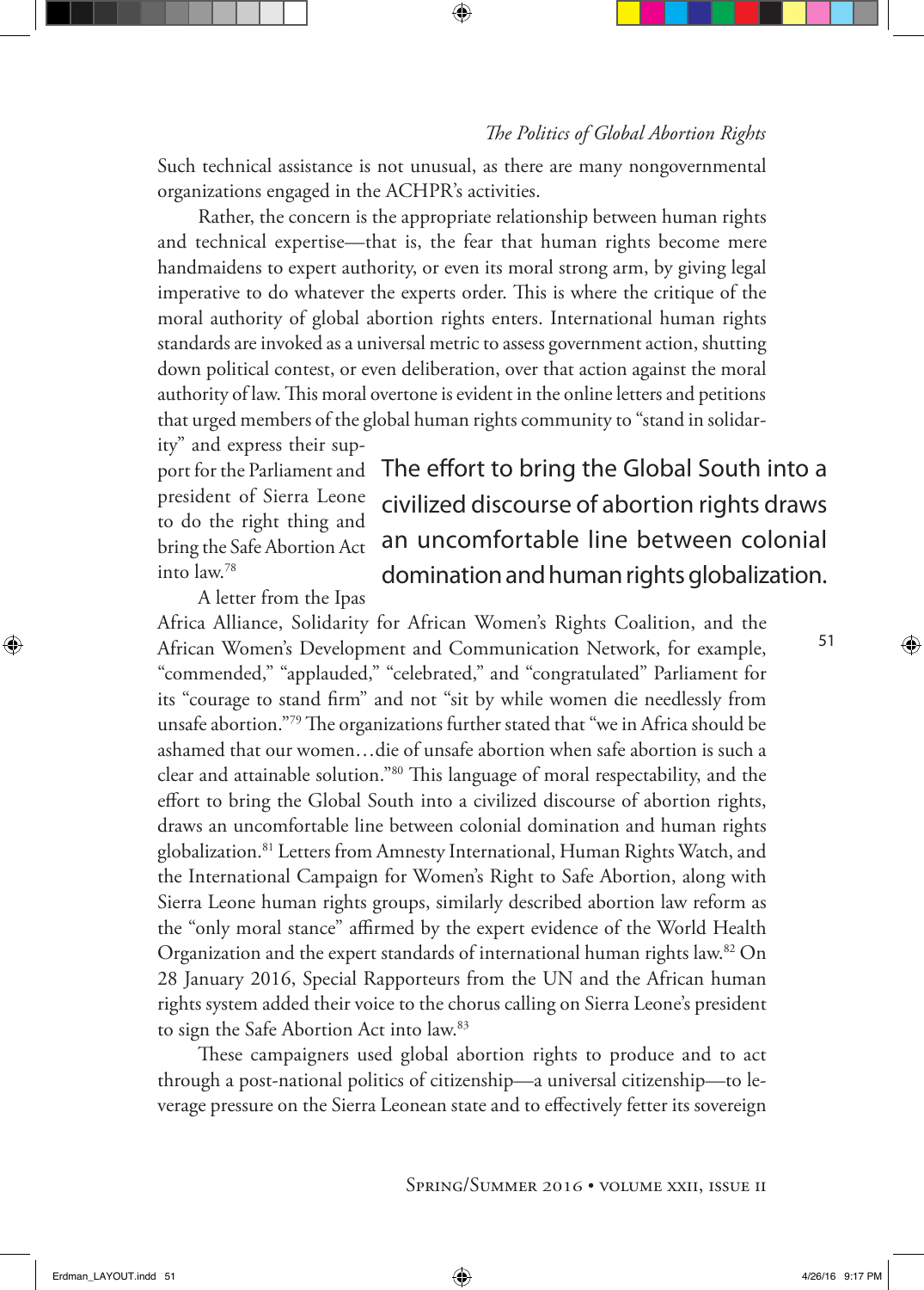power. This tension between global legal imperatives and national sovereignty stands in contrast to Northern Ireland, which harnessed the power of international law to strengthen rather than weaken the nation-state and the vitality of its democratic forces.

Nonetheless, the political power of the anti-politics of global abortion rights is only fully revealed in context. The appeal of absolute moral standards in abortion rights, invoked to end rather than drive democratic deliberation, is understandable in contexts of systemic gender oppression, where women believe themselves to be entitled to very little and are too willing to accept whatever they receive, however inadequate for their needs. In their absolute moral standards, global abortion rights offer a formidable challenge to deeply entrenched gender ideologies that rationalize the harm of coerced motherhood in criminal abortion laws. The question is whether global abortion rights challenge these ideologies effectively. There is reason to think they do not. Global abortion rights, in their universal impulse, deny the complexity of deep structural conditions and local realities that sustain democratic support for criminal abortion laws, even in the face of tremendous suffering and gross dysfunction. In fact, the anti-politics of abortion rights are a very convenient political resource for the state to deflect and divert attention from these more complex socioeconomic issues. The real question is whether human rights would be more effective if they focused not on what states "should do," but on why states "do what they do."84 What if global abortion rights engaged criminalization as something to be understood, not only condemned?

The language of solidarity in the campaign around the Sierra Leone Safe Abortion Act gestures in this direction. Campaigners invoked global abortion rights as a shared commitment—among public health and human rights experts,

The anti-politics of abortion rights are a very convenient political resource for the state to deflect attention from more complex socioeconomic issues.

as well as women's and civil society organizations—to democratically challenge oppressive, gendered citizenship regimes that endanger and impoverish the lives of women. This global abortion rights discourse does

not strive for any single political outcome but supports indigenous efforts to reduce death and suffering and to reform law and policy within local contexts of power and meaning.<sup>85</sup> The local discourse on the Safe Abortion Law in Sierra Leone, for example, focused as much on the liberalizing effects of the law as on its punitive effects, namely that it would sanction unsafe, or so-called quack, providers.86 Those against the law voiced their concern in these same terms—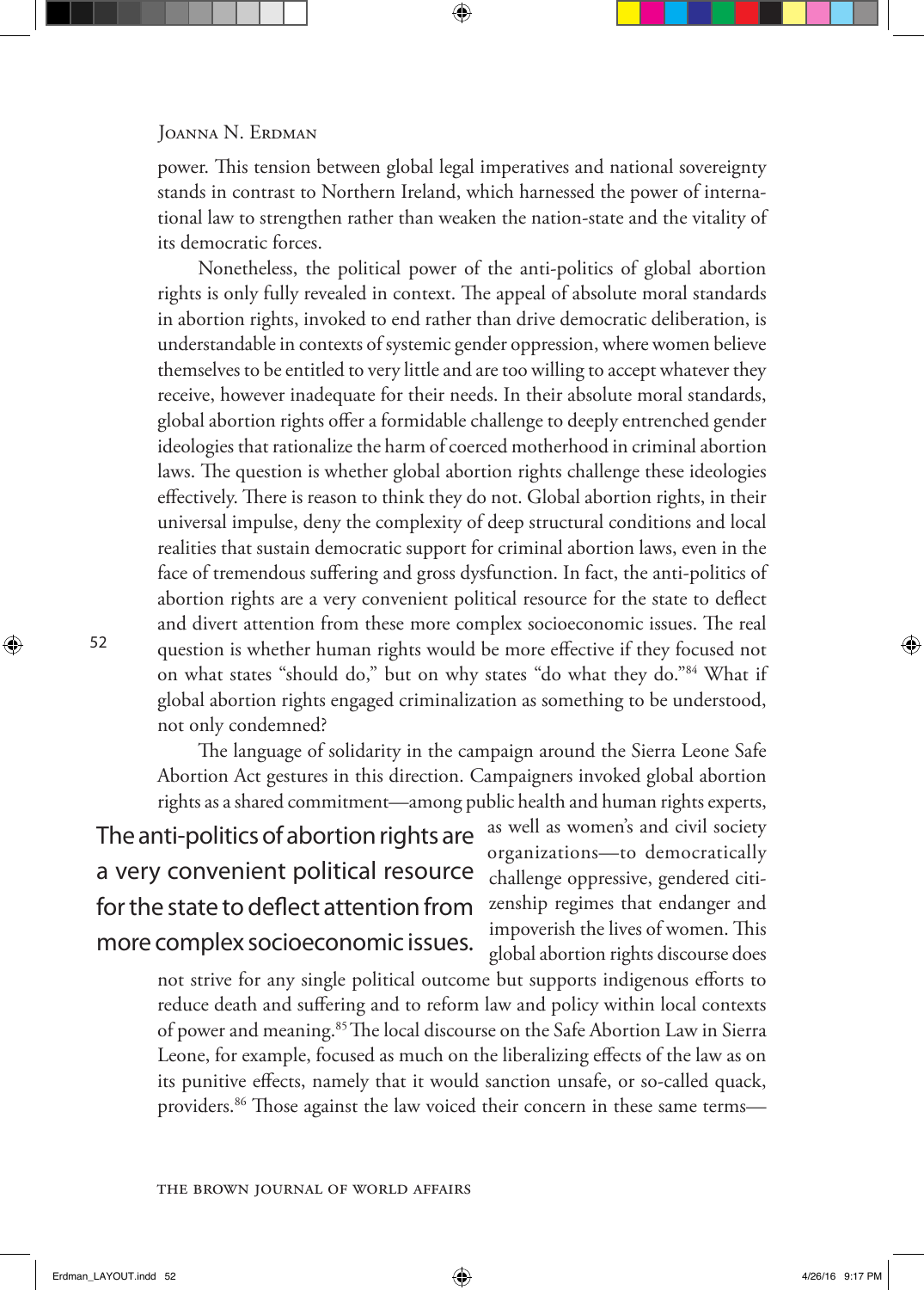that the law would be misused by quacks to exploit and harm women. $87$  Thus, vulnerability and exploitation and the capacity of the legal regulation of markets to stem these harms were shared stakes of the local public debate. Global abortion rights cannot settle this debate, but they can support the engagement of women as full and equal citizens in shaping the legal institutions of the state, criminal law, and free markets among them. These are the abortion rights of the women's liberation movement of the 1970s. No mere health care rights to legal services, these abortion rights are political rights to be exercised collectively in the radical restructuring of the state.

#### **Conclusion**

When the president of Sierra Leone sent the abortion law back to Parliament for review, it was unanimously reaffirmed and returned to the president unaltered. On 12 March 2016, President Koroma again refused to sign the law and referred it instead to a Parliamentary Constitutional Review Committee, noting that the right to life is an entrenched clause in the Sierra Leone Constitution.<sup>88</sup>

The president defeated Parliament in Sierra Leone, much as Parliament had defeated the High Court in Northern Ireland. These are the constitutional politics of global abortion rights, the ways in which international law empowers and weakens constitutional branches of the state, generating political power struggles within the nation-state but also beyond it. In Northern Ireland, the High Court used international human rights law to break the moral righteousness of the domestic abortion debate and to introduce moral plurality into democratic deliberation. In Sierra Leone, global campaigners used the expert authority and universal morality of abortion rights to shut down democratic debate. Both engagements reveal a relationship of international law to political struggles over national identity and sovereignty in the postcolonial state. These are struggles that state institutions need not lead. Rather, global abortion rights have also proved powerful political resources for popular movements to democratically challenge and shape the social and legal institutions of the state, including criminal law.

Together, the decriminalization efforts in Northern Ireland and Sierra Leone show the complex and contradictory ways in which the anti-politics of global abortion rights—whether of universal morality, public health pragmatism, or private life individualism—shape democratic engagement at the national level. There are likely many more variations of this effect, the ways in which "jumping scale"—taking global abortion rights into the national sphere—can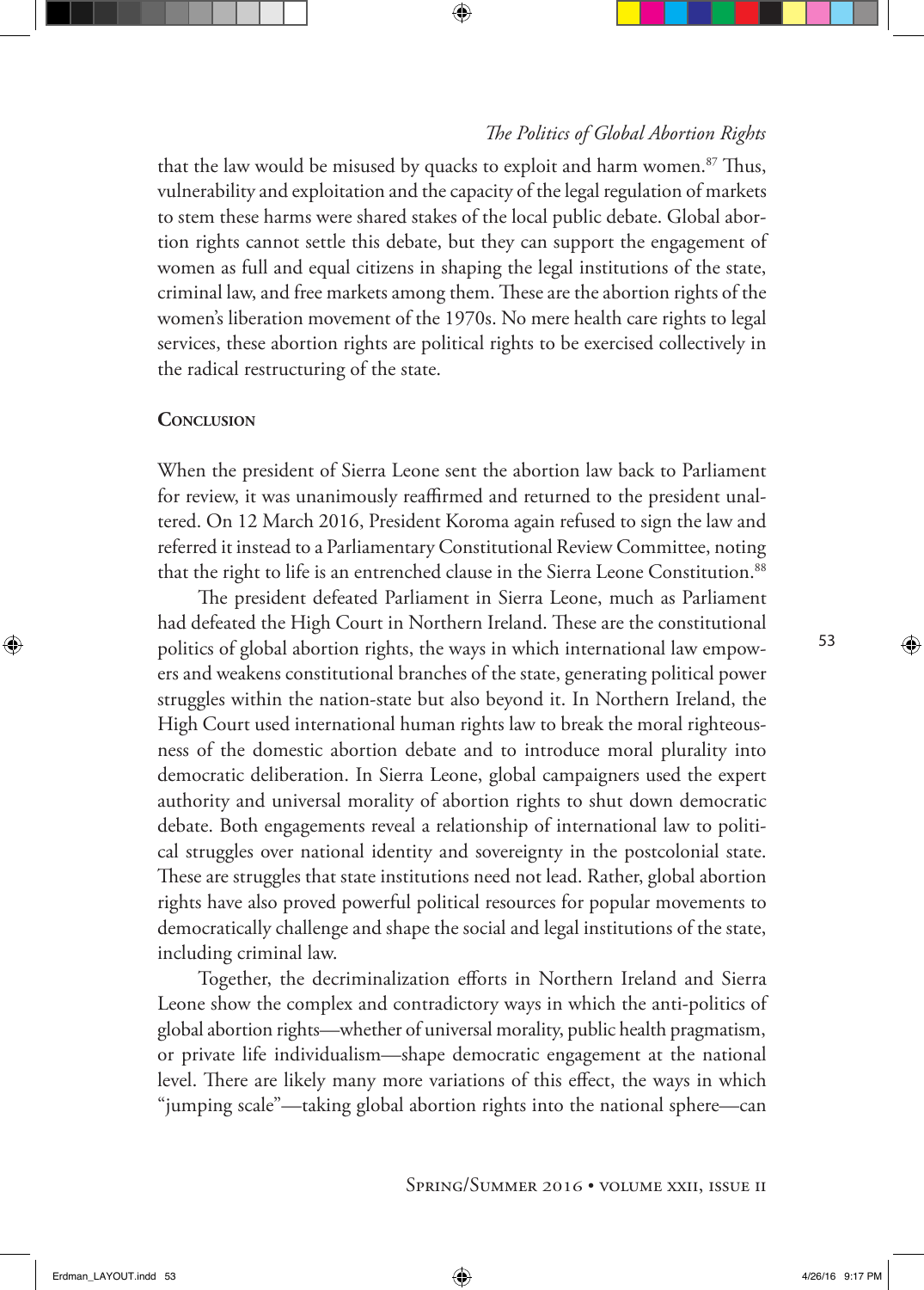#### JOANNA N. ERDMAN

open or close state institutions, empower or enslave a citizenry, and radically redistribute democratic power. The anti-politics of human rights are a politics that organize national political space, making global abortion rights ultimately a national project dependent on a commitment to deepening democratic institutions and practices.

#### **NOTES**

1. Reva B. Siegel, "The Constitutionalization of Abortion," in *The Oxford Handbook of Comparative Constitutional Law*, ed. Michel Rosenfeld and András Sajó (Oxford: Oxford University Press, 2012), 1057–78. 2. *X v. Norway*, Application No. 867/60, Eur. Comm'n H.R. (1961) (admissibility); See also: *X v.* 

*Austria*, Application No. 7045/75, Eur. Comm'n H.R. (1976) (admissibility).

3. For more information on the European Court's recent case law on abortion, see: *Tysiąc v. Poland*, 45 E.H.R.R. 42, Eur. Ct. H.R. (2007); *A, B, and C v. Ireland*, E.C.H.R. 2032, Eur. Ct. H.R. [2010]; *R.R. v. Poland*, Application No. 27617/04, Eur. Ct. H.R. (2011); *P. and S. v. Poland*, Application No. 57375/08, Eur. Ct. H.R. (2012); Joanna N. Erdman, "The Procedural Turn: Abortion at the European Court of Human Rights," in A*bortion Law in Transnational Perspective: Cases and Controversies*, ed. Rebecca J. Cook, Joanna N. Erdman, and Bernard M. Dickens (Philadelphia: University of Pennsylvania Press, 2014), 121–42.

4. Convention for the Protection of Human Rights and Fundamental Freedoms (European Convention), 213 U.N.T.S. 222 (November 4, 1950), s. 8; *Brüggemann and Scheuten v. Federal Republic of Germany*, Application No. 6959/75 E.H.R.R. 244, Eur. Comm'n H.R. (1981), 3.

5. Joanna N. Erdman, "Abortion in International Human Rights Law," in *Abortion Care*, ed. Sam Rowlands (Cambridge: Cambridge University Press, 2014), 244–50.

6. United Nations, *Programme of Action of the United Nations International Conference on Population and Development* (United Nations, 1994), para. 7.2.

7. Ibid., para 8.25.

8. United Nations, *Beijing Declaration and Platform for Action*, Fourth World Conference on Women (New York: 1995).

9. Erdman, "Abortion in International Human Rights Law," 244–50.

10. Wendy Brown, "'The Most We Can Hope For...': Human Rights and the Politics of Fatalism," *South Atlantic Quarterly* 103, no. 2–3 (2004): 451–63, 461.

11. Ibid.

12. Albin Eser and Hans-Georg Koch, *Abortion and the Law: From International Comparison to Legal Policy*, trans. Emily Silverman (The Hague: TMC Asser, 2005).

13. Offences Against the Person Act 1861, ss. 58 and 59; Criminal Justice Act (Northern Ireland) Act 1945, s. 25.

14. *R v. Bourne* 1 KB 687 (1939); See also: *Family Planning Association of Northern Ireland v. Minister for Health, Social Services and Public Safety* NICA 37 (2004).

15. Northern Ireland Human Rights Commission, Re Judicial Review NIQB 96 (2015).

16. Ibid., para. 1(vi).

17. Human Rights Act, 1998, c. 42, sch. 1 (Eng.); Northern Ireland Act 1998, c. 47, ss. 6(2)(c), 24(1) (a), and 98.

18. See: Eyal Benevensti, "Margin of Appreciation, Consensus and Universal Standards," *New York University Journal of International Law and Politics* 31 (1999): 843–54; Howard Charles Yourow, *The Margin of Appreciation Doctrine in the Dynamics of European Human Rights Jurisprudence* (Dordrecht, The Netherlands: Martinus Nijhoff, 1996).

19. *Paton (X.) v. United Kingdom*, Application No. 8416/78, Eur. Comm'n H.R. (1980) (admissibility); *Hercz (R.H.) v. Norway*, Application No. 17004/90, Eur. Comm'n H.R. (1992) (admissibility); *Boso v. Italy*, Application No. 50490/99, Eur. Ct. H.R. (2002).

20. See: *Open Door Counselling and Dublin Well Woman v. Ireland*, Application Nos. 14234/88 and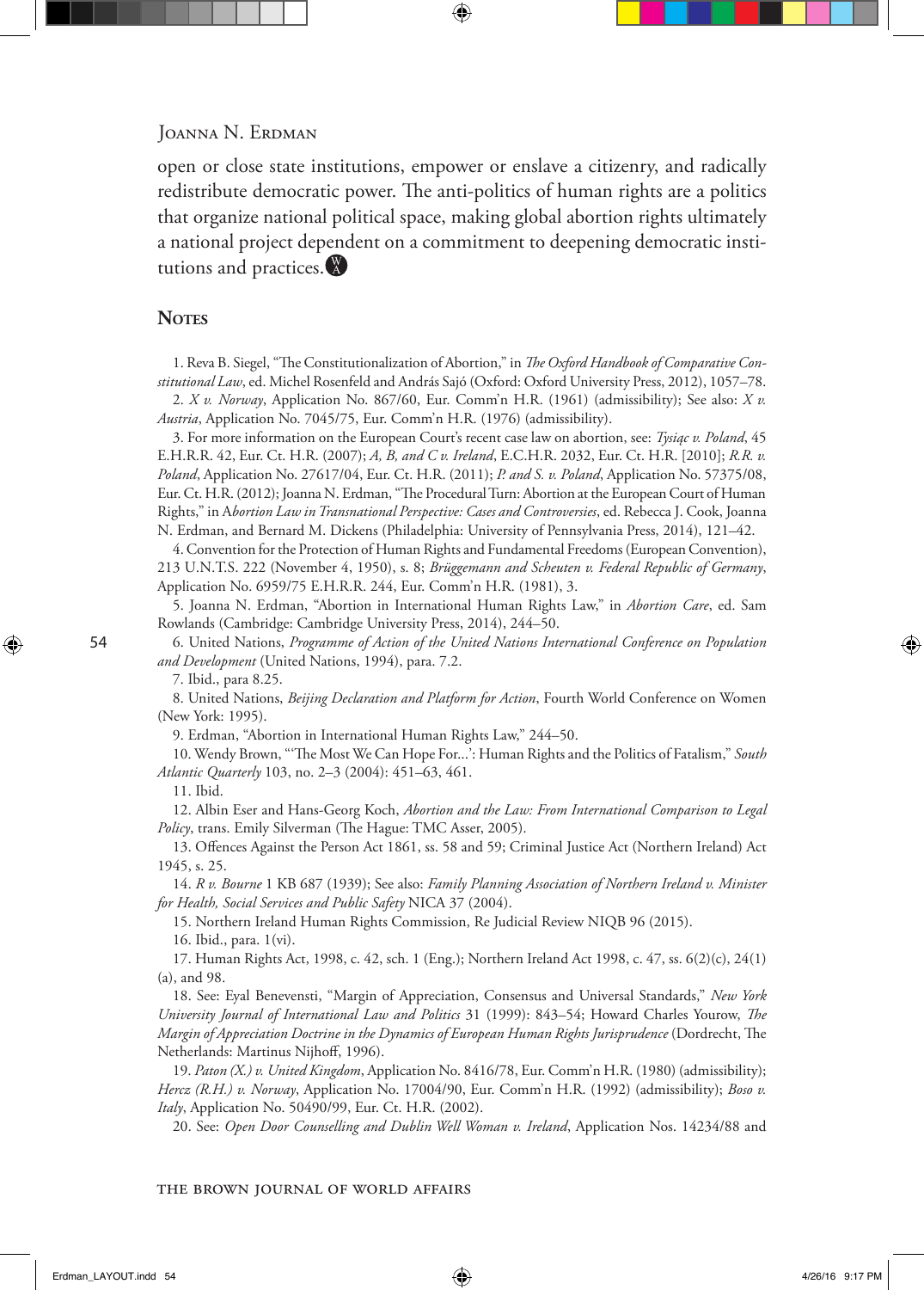14235/88, Eur. Ct. H.R. (1992).

21. *Vo v. France*, Application No. 53924/00, Eur. Ct. H.R. (2004).

22. *A, B, and C v. Ireland*, E.C.H.R. 2032, Eur. Ct. H.R. (2010).

23. Protection of Life During Pregnancy Act 2013, Act No. 35 of 2013.

24. Eighth Amendment to the Constitution Act, 1983 (Amendment No. 8/1983), Art. 40.3.3.

25. *A, B, and C v. Ireland*, para. 240.

26. See: Sheelagh McGuiness, "A, B and C Leads to D for Delegation!," *Medical Law Review* 19 (2011): 476–91; Elizabeth Wicks, "A, B, C v. Ireland: Abortion Law Under the European Convention on Human Rights," *Human Rights Law Review* 11 (2011): 556–66; Steven Greer, *The European Convention on Human Rights: Achievements, Problems and Prospects* (Cambridge: Cambridge University Press, 2006), 223.

27. *A, B, and C v. Ireland*, para. 239.

28. This can be contrasted with the European Court's finding of a violation against Ireland with respect to the claim of Applicant C, who argued that the state had failed to provide procedures that would allow a woman to establish her lawful right to an abortion in Ireland on the ground of life endangerment. Domestic courts had already harshly criticized this 'inexcusable' failure of the legislature almost twenty years before, such that the absence of a clear legal regulatory regime for abortion was now a critical failure of the state itself. *A, B, and C v. Ireland*, paras. 243-268.

29. Erdman, "The Procedural Turn," 121–42.

30. Ruth Fletcher, "Post-Colonial Fragments: Representations of Abortion in Irish Law and Politics," *Journal of Law and Society* 28 (2011): 569–89; Siobhán Mullally, "Debating Reproductive Rights in Ireland," *Human Rights Quarterly* 27 (2005): 78–104; Lisa Smyth, *Abortion and Nation: The Politics of Reproduction in Contemporary Ireland* (Aldershot, U.K: Ashgate, 2005).

31. *A, B, and C v. Ireland*, para. 239.

32. *D. v. Ireland*, App. No. 26499/02, Eur. Ct. H.R. (2006).

33. Ibid., para. 85.

34. Laurence R. Helfer, "Redesigning the European Court of Human Rights: Embeddedness as a Deep Structural Principle of the European Human Rights Regime," *European Journal of International Law* 19 (2008): 125–59.

35. Northern Ireland Human Rights Commission; Ibid., para. 36, citing *James v. The United Kingdom*  8 EHRR 123 (1986), para. 46.

36. Ibid., para. 50, citing *A v. Secretary of State for the Home Department* 2 AC 68 [2005], para 42.

37. Alec Stone Sweet, "A Cosmopolitan Legal Order: Constitutional Pluralism and Rights Adjudication in Europe," *Global Constitutionalism* 1 (2012): 53–90, 68.

38. Northern Ireland Human Rights Commission, ibid., para. 182.

39. Ibid., paras. 32 and 182(v); See also: Fiona Bloomer and Eileen Fegan, "Critiquing recent abortion law and policy in Northern Ireland," *Critical Social Policy* 34 (2014): 109–120.

40. Northern Ireland Human Rights Commission, ibid., para 68.

41. Ibid., para. 162.

42. Siegel, ibid., 1071, analyzing the Colombia Constitutional Court's reasoning on the legal ground of sexual crime in Corte Constitucional (Constitutional Court), May 10, 2006, Sentencia C-355/2006, 25, Gaceta de la Corte Constitucional (Colombia). Partial translation is available in: Women's Link Worldwide, C-355/2006: Excerpts of the Constitutional Court's Ruling that Liberalized Abortion in Colombia (2007).

43. Northern Ireland Human Rights Commission, ibid., para. 93.

44. Northern Ireland Human Rights Commission, Re Judicial Review, NIQB 102 (2015).

45. Kasey Tuttle, "Northern Ireland Assembly rejects proposed abortion law amendments," *Jurist*, February 11, 2016.

46. Siobhan Fenton, "Northern Ireland just voted to keep the abortion ban in cases of rape and incest—and David Cameron is silent," *Independent*, February 11, 2016, http://www.independent.co.uk/ voices/northern-ireland-has-just-voted-to-uphold-the-abortion-ban-even-in-cases-of-rape-and-incestand-a6867746.html.

47. Abortion Act 1967, c. 87, s. 7(3); One of the first actions of the new Northern Irish Assembly was to pass a motion to prevent the extension of the 1967 Abortion Act to Northern Ireland. C. Thorn-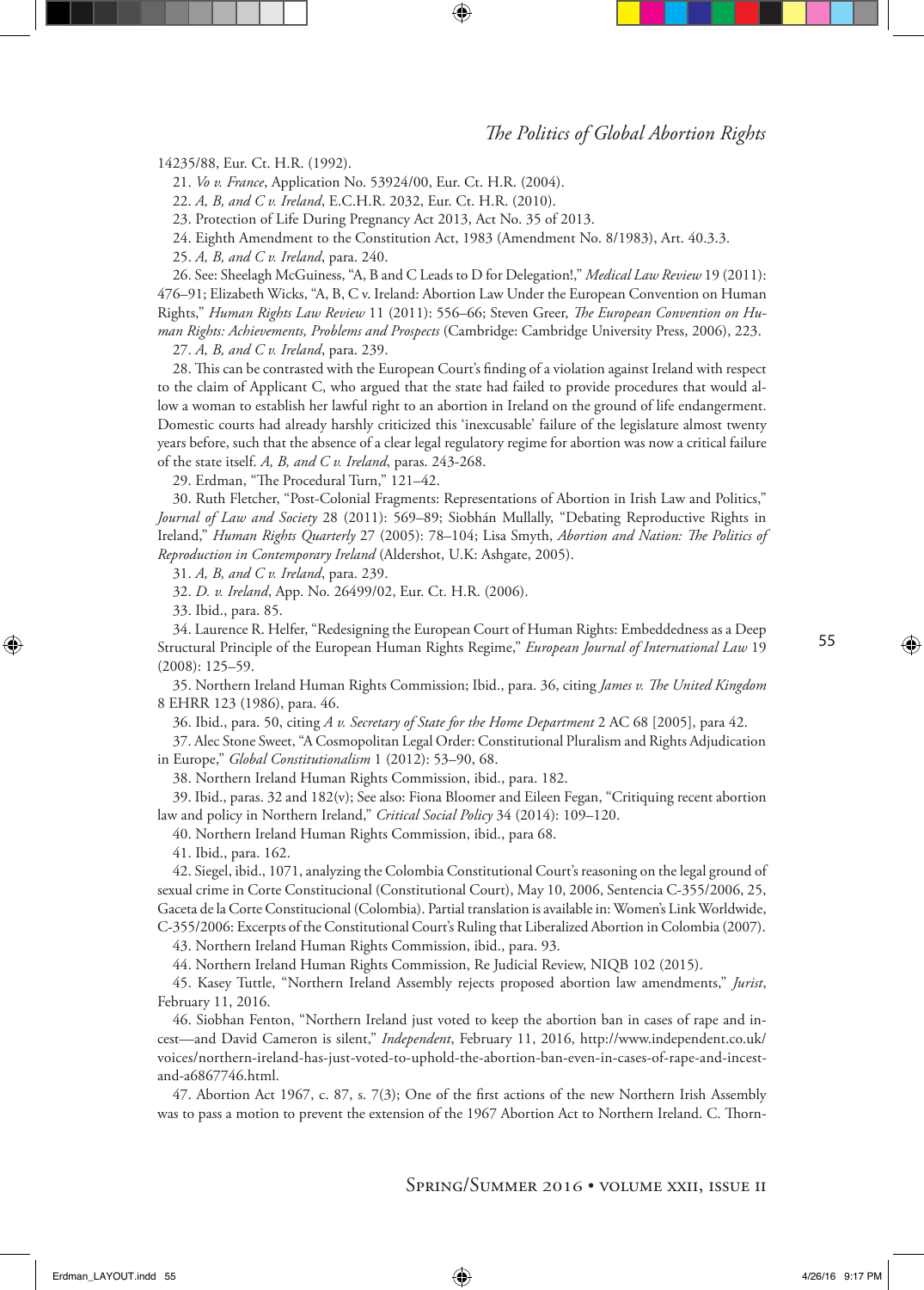#### JOANNA N. ERDMAN

ton, "Factions unite in abortion debate," *Belfast Telegraph*, June 19, 2000; Goretty Horgan and Julia S. O'Connor, "Abortion and Citizenship Rights in a Devolved Region of the UK," *Social Policy and Society*  13 (2014): 39–49.

48. See: Lisa Smyth, "The Cultural Politics of Sexuality and Reproduction in Northern Ireland," *Sociology* 40 (2006): 663–80.

49. Northern Ireland Human Rights Commission, para 53. See: Agreement Reached in Multi-Party Negotiations, Dublin, Belfast, London, April 10, 1998.

50. Erdman, "Abortion in International Human Rights Law," 244–50.

51. World Health Organization, *Safe abortion: technical and policy guidance for health systems* (Geneva: World Health Organization, 2012).

52. Ibid.

53. Christina Zampas and Jaime M. Gher, "Abortion as a human right—international and regional standards," *Human Rights Law Review* 8 (2008): 249–94.

54. Protocol to the African Charter on Human and Peoples' Rights on the Rights of Women in Africa. AHG/Res, 240 (XXXI), adopted July 11, 2003, entered into force November 25, 2005, art. 14(c); Charles G. Ngwena, "Protocol to the African Charter on the Rights of Women: implications for access to abortion at the regional level," *International Journal of Gynecology and Obstetrics* 110 (2010): 163–6.

55. "General Comment No 2 on Article 14 (1) (a), (b), (c) and (f) and Article 14 (2) (a) and (c) of the Protocol to the African Charter on Human and Peoples' Rights on the Rights of Women in Africa," African Commission on Human and Peoples' Rights, November 28, 2014.

56. African Commission on Human and People's Rights, "Statement by Commissioner Lucy Asuagbor during launch of ACHPR Campaign for the Decriminalization of Abortion in Africa," press release, January 18, 2016, http://www.achpr.org/news/2016/01/d207; African Commission on Human and Peoples' Rights, "Press Release: Launch Of The Campaign For The Decriminalization Of Abortion In Africa: Women And Girls In Africa Are Counting On Us To Save Their Lives!," press release, January 18, 2016, http://www.achpr.org/press/2016/01/d287.

57. "Statement by Commissioner Lucy Asuagbor," African Commission on Human and Peoples' Rights. 58. Ibid.

59. Office of the Clerk of Parliament, Sierra Leone, "Parliament Passes the 2016 Appropriation Act Into Law," press release, December 9, 2015, http://www.parliament.gov.sl/Portals/0/2014%20DOCUMENT/ MEDIA%20&%20PR/PR..=.

60. The Safe Abortion Act, 2015 (Sierra Leone), December 8, 2015 (on file with author).

61. Ibid.

62. The Republic of Sierra Leone—State House, "President Koroma Engages Religious Leaders on Abortion Bill," press release, January 6, 2016, http://www.statehouse.gov.sl/index.php/component/content/ article/34-news-articles/1416-president-koroma-engages-religious-leaders-on-abortion-bill-.

63. Charles Ngwena, "An Appraisal of Abortion Laws in Southern Africa from a Reproductive Health Rights Perspective," *Journal of Law, Medicine & Ethics* 32, no. 4 (2004): 708–17, 712.

64. Sheku Turay, "Sierra Leone finally Ratifies Maputo Protocol on Women," *Awareness Times*, July 2, 2015, http://news.sl/drwebsite/publish/article\_200527875.shtml.

65. For example, see: "Defending the Sanctity and Dignity of Life in Africa," Culture of Life Africa, http://cultureoflifeafrica.com/.

66. Marcia Oliver, "Transnational sex politics, conservative Christianity, and antigay activism in Uganda," *Studies in Social Justice* 7 (2013): 83–105, 100.

67. See: Sylvia Tamale, "Confronting the politics of nonconforming sexualities in Africa," *African Studies Review* 56 (2013) 31–45; For an analysis of the complexities of a post-colonial discourse on abortion in Ireland, see also: Fletcher, "Post-Colonial Fragments."

68. Conor Beck, "Sierra Leone: Pro-Life People Protest Proposed Law to Legalize Abortions," *LifeNews*, January 29, 2016, http://www.lifenews.com/2016/01/29/sierra-leone-pro-life-people-protest-proposedlaw-to-legalize-abortions/.

69. Alhaji M. Kamara, "Sierra Leone News: Safe Abortion dialogue…Women's groups present counter position to Parliament," *Awoko*, February 2, 2016, http://awoko.org/2016/02/02/sierra-leone-news-safe-